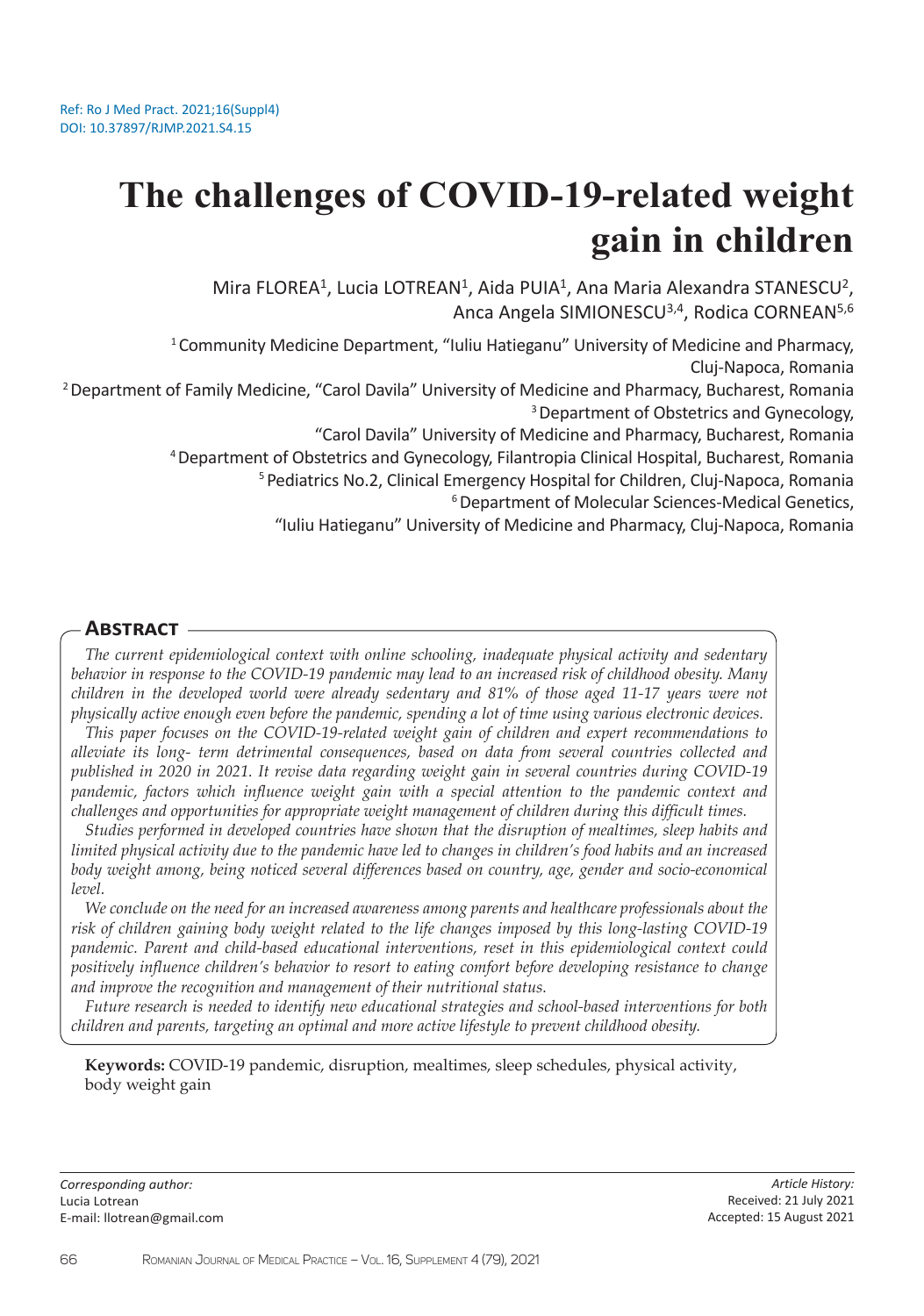## **INTRODUCTION**

One year and a half into the "new normal" caused by the Coronavirus Disease 2019 (COVID-19) pandemic, parents and health professionals are worried about the considerable changes in the lives of children and adolescents. Despite the relatively low risk of developing severe disease in children infected with SARS-CoV-2 [1,2], the COVID-19 pandemic induces health effects that extend beyond the infection itself. There are concerns that it will most likely exacerbate food insecurity and malnutrition among children in low- and middle-income countries [3] and, on the contrary, increase the silent epidemic of childhood obesity in upper-middle-income and high-income countries [4].

This pandemic found many children and adolescents in the developed world already sedentary, spending a lot of time using various technical devices. A study published in Lancet reported that, 81% of children aged 11-17 years were not physically active enough prior this crisis [5].

Online schooling, canceled or dramatically reduced physical activity classes, sports in parks, gyms restricted by the need for social distancing during the COVID-19 pandemic, lost routine, economic insecurity through parental job losses, disrupted meal routines and sleep habits have affected children and adults [6,7]. In this long-standing epidemiological context, one of the effects of the COVID-19 pandemic might be the weight gain of children.

This paper focuses on the COVID-19-related weight gain of children and expert recommendations to alleviate its long-term detrimental consequences, based on data from several countries collected and published in 2020 in 2021. It revise data regarding weight gain in several countries during COVID-19 pandemic, factors which influence weight gain with a special attention to the pandemic context and challenges and opportunities for appropriate weight management of children during this difficult times.

# **WEIGHT GAIN DURING COVID-19 PANDEMIC AMONG CHILDREN IN SEVERAL COUNTRIES**

Weight increases with age among children and adolescents, consequently, the change in weight between different time points might be a physiological consequence of their physical development, being needed to use appropriate methods to assess if their weight is appropriate or not according to their age and height. World Health Organization, International Obesity Task Force and Center for disease control and prevention as well as other national organizations recommend tools for assessing overweight and obesity among children

and adolescents based on their age and objective measured height and weight. Hence, the assessment of gain weight and its implication for the risk of development of overweight and obesity in children and adolescents is more difficult to be performed than in the case of adults [8]. Moreover, the lock down imposed during the pandemic decreased the possibility of objective measurements of weight and height and appropriate interpretation by trained health care personnel, the information being missing or reported data perceived by parents were used by several studies trying to assess weight gain among children and adolescents during COVID-19 pandemic [9-11].

A review performed on PubMed indexed studies published until 12 April 2021 concluded that there were performed several survey studies of lifestyle changes among children and a few with questions regarding weight gain, but no study using an objective measurement of weight gain among a broad pediatric population between pre- and post-lockdown eras (9). Since then, some studies were also using such an approach [9-11].

In a high-income country, Germany, a study performed after the first 6 months of pandemic among 1000 parents with children aged up to 14 years old showed that an increase of children's body weight during the pandemic was reported by 9% of parents, being noticed a greater prevalence (23%) among children whose parents had a low level of school education (<10 years), among those of 10-12 years old (19%) and within this age group among boys (24 % among boys vs 13% among girls) [4]. In addition, 27% of parents reported having gained weight since the start of the pandemic, without to be noticed differences based on gender, income or child age [4].

Data presented at the Annual Meeting of American Society of Nutrition Scientific Sessions, June 7-10, 2021 showed that one-third of parents who were surveyed in May 2020 and September 2020 regarding home food environment and child feeding practices reported that their children gained weight. The average weight gain was 9.6 pounds in those five months and parents reported being concerned about their children's nutritional status [9]. Parents' attention and interest in adequately recognizing their children's nutritional status has been the subject of studies over the past decades but currently, they are more than ever a priority [12-15].

A study from United States used electronic data records including objective measurement of height, weight and calculation of age and sex adjusted change in body mass index in September 2020 comparative to prior years among 6-17 years old children. The results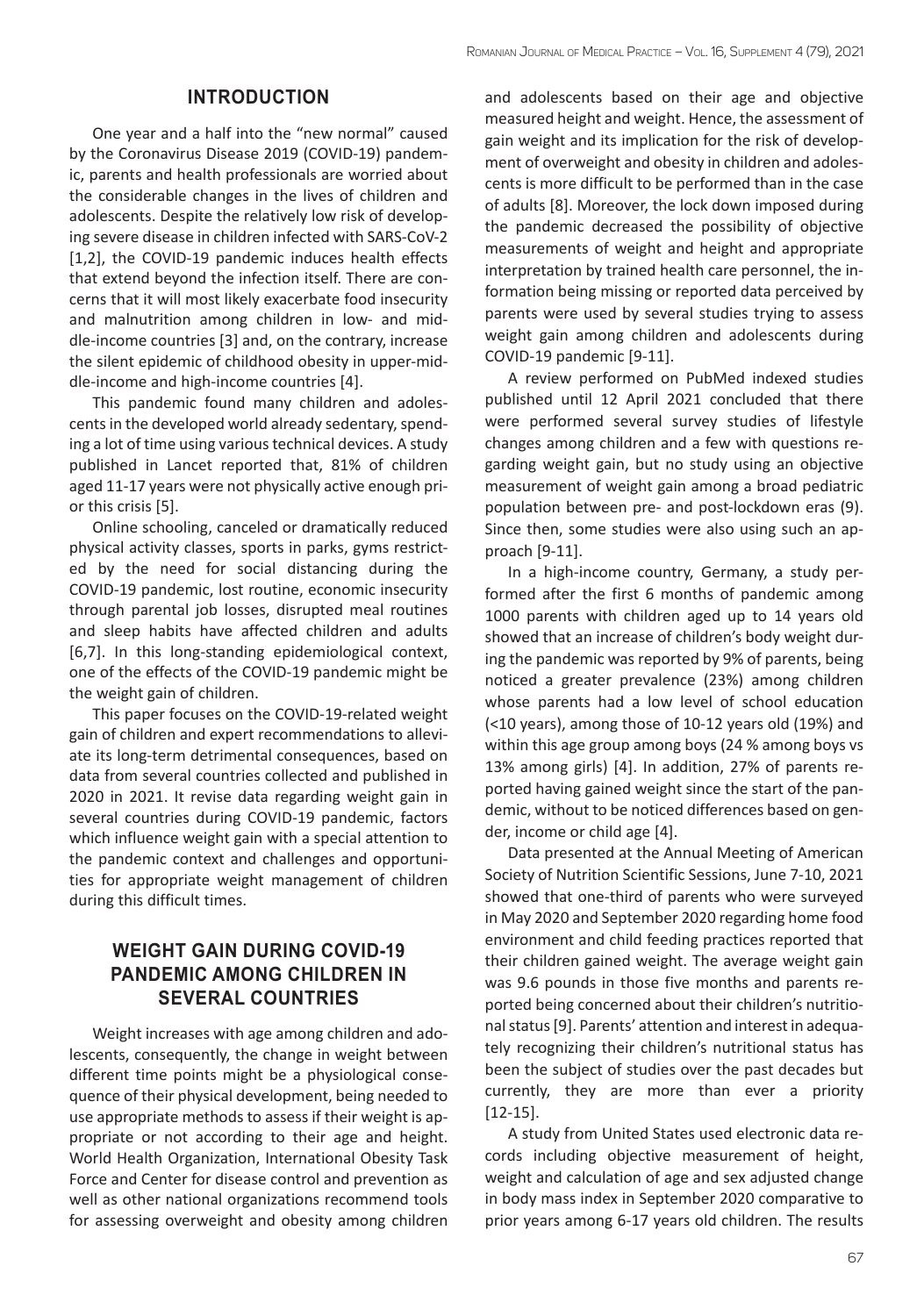showed that children's rate of unhealthy weight gain increased notably during the COVID-19 pandemic and especially among children already vulnerable to unhealthy weight gain [10].

A study from Israel that included 229 children and adolescents aged 0-18 years revealed a total mean weight-percentile significantly higher following 7 weeks of strict lockdown and stay-at-home regulations than the previously  $(40.44 \text{ vs. } 38.82, \text{ respectively, } p = 0.029)$ , the increase being higher among children younger than 6 years and among boys [11].

# **FACTORS PROMOTING THE OBESOGENIC BEHAVIORS**

Many factors that have changed the children and families' lives during the pandemic promoted obesogenic behaviors.

Factors directly related to the pandemic epidemiological context [3,4,6,9]:

- High unemployment rates, financial burdens leading to increases in families' and children's food insecurity
- Home schooling leading to the fact that children no longer received meals provided by the school as well as to a greater responsibility for parents to provide meals and snacks for their children, while trying to deal with their work duties
- Food accumulation or the storage of unhealthy foods, such as non-perishable processed foods, which are stable on the shelf
- Inappropriate access to nutritious food products and walking and sport facilities due to lock down periods

Factors related to the complex disruption in children routines and behavior during pandemic, leading to increase in body mass index (BMI) [1,4,9,11,12,17]:

- Disrupted or altered sleep schedules
- Change in nutritional level of food and lack of structured mealtimes
- Lack of structured physical activity
- Misperceptions of children and parents about normal children's body weight and inappropriate nutritional education
- Increased anxiety in adolescents, depression and feelings of loss, even the feeling of sadness for the events they missed during the pandemic contributed to eating disorders, making them resort to eating comfort

Changes in eating habits and body weight occur shortly after the alteration of physical activity and eating behavior in response to COVID-19, which might lead to resistance to change, increased risk of obesity, diabetes and cardiovascular disease in children [16].

The pandemic restrictions have disrupted daily routines for many families. Not attending school, staying at home challenged children in the terms of nutrition, sleep duration and its quality and physical activity. By staying home for work, learning and socializing, children and their families go to bed later and wake up later, disrupting their normal schedule. Late nights' impact worsens daily and affects other aspects of children's lives: mealtimes, nutrition and physical activity. Children and adolescents who go to bed late are more likely to eat more, even at night, to eat comfortable foods, such as carbohydrates (chips, cookies, etc.), which provides a short burst of energy that causes them to stay awake later but let them feel still starving and gaining unhealthy weight. It is a cycle of self-defeating that is hard to stop without family intervention, coming with a healthy routine restoration. Additionally, while families keep stable foods on the shelf, they seem to buy junk food, processed products, and high-calorie comfort diets [17]. Predictions consistent with the culture and home facilities demonstrate that not attending school can lead to more eating foods, junk foods, and/or miss meals among children of school age [6,18,19].

A study from Germany showed that after the first 6 months of pandemic changes in children's food habits were noticed with increased consumption of salty snacks (18%), sweet snacks (20%), and soft drinks (18%), potatoes, pasta, rice, and pizza (16%), higher proportions of school-age children aged 10 years and older and boys being involved in these behaviors. On the other hand, consumption of fruits and vegetables also increased among all age groups independent of gender, as a consequence of family meal preparation  $[4]$ .

An inactive lifestyle has a great influence especially on urban children who lack access to places where they can sustain social distancing. Screen time in childhood is associated with overweight and obesity, due to sedentariness and snacking during screen viewing [6,20].

In addition, some children's and parents' misperceptions about children's weight led to lack of parent-child communication about health issues, unhealthy practices for self-management of weight, delayed addressing to healthcare professionals and late interventions [12]. Abnormal weight gain in childhood is a long-standing problem, as several studies showed that childhood obesity is related to adulthood weight gain [4]. A recent study showed that an abnormal increase in weight at the age of five was significantly linked to an increase in body mass index and fat mass in middle age [21].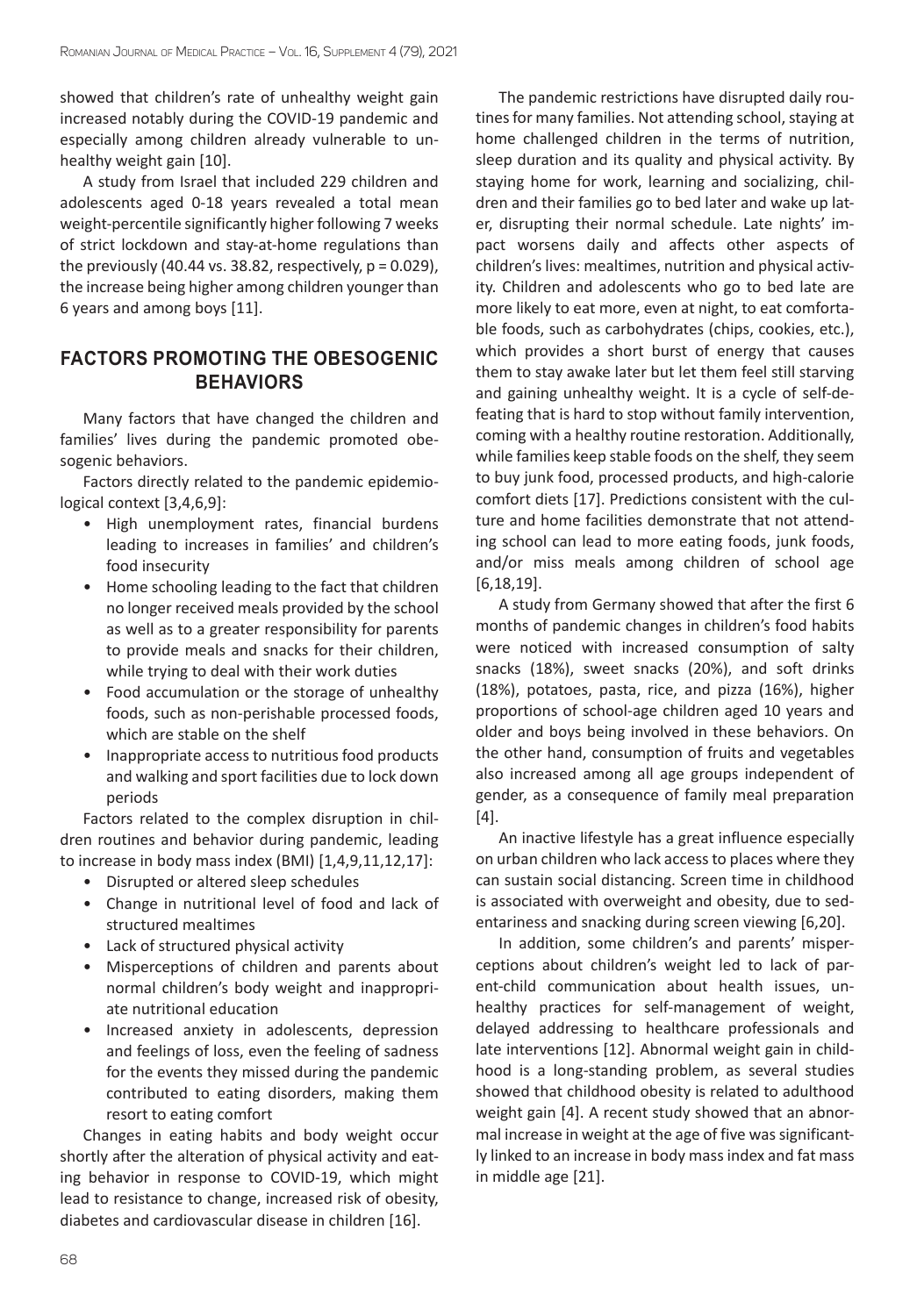# **RECOMMENDATIONS FOR PROMOTING HEALTHY EATING AND ACTIVE LIFESTYLE DURING COVID-19 PANDEMIC**

#### **The experts' recommendations for increasing healthy eating**

World Health Organization, as well as several international and national organizations promotes recommendations with regard to promotion of a balanced diet among children which supply them with appropriate energy, macronutrients and micronutrients in accordance with their age, development phase, lifestyle and physiological or pathological conditions [22]. Eating the right foods at the right time during the day having grate impact on children's weight gain or loss. Three meals a day, plus one or two snacks are recommended. Meals should be medium size, balancing mix of food groups, with limited to no sugar. The carbohydrates offered are whole grain, fruits, vegetables, and lean proteins. Drinks should be water or low-fat milk. It is not recommended combining or skipping meals as it sets up a dangerous cycle of spikes (energy) and tiredness throughout the day. The parent should be mindful of what their child drinks. There are many calories in soda, energy and fruit drinks and must be avoided and replaced with water, water infused with fruit, or seltzer water if the child misses the bubbles found in soda. Regular mealtimes are important, reducing frequent snacking [22,23].

Healthy foods must be consistently available at home. The real decision point for healthy eating is what parents bring into the house. The supermarket shopping experience shows that the shelves containing flour, beans and rice are full, while the shelves containing ramen noodles, chips, biscuits, sugar flakes, soft drinks and ready-to-eat processed products are empty [6,18].

The involvement of children with meal and snack preparation is an opportunity to discuss in the family the meals for the week, to encourage to eat vegetables and fruits, and can help prepare the meals they enjoy most [22]. Parents should not restrict foods from one child while allowing them for other family members. Meal preparation is a great way for parents to spend quality time with their children, making the meals preparations a social event. It is important to eat at least one meal a day as a family. This will help every member of the family to enjoy the food and company. Small changes can have a big impact and setting goals together may optimize the family's lifestyle [23].

Another way to influence children's motivation is to reinforce healthy sleep habits disrupted during the pandemic. The parents should ensure their children receive enough sleep at night. Elementary school children should be preparing for bed or reading by 8 p.m. Adolescents may stay up until 10 or 10.30 p.m., but they need time to decompress and relax their minds and bodies. The electronic devices (cell phones, tablets, computers) should be kept out of the bedroom as the beeping, text or alerts can disrupt critical phases of sleep cycle [20].

In addition to the challenges, there are also opportunities for parents, teachers, health professionals, as well as for decision makers to get involved in promoting healthy nutrition among children for the next uncertain period, which could lead to lockdown periods, home or hybrid schooling and recovery after the difficult time during the pandemic.

Health care professionals, school and health policy makers should help parents and children in this process by developing, implementing and evaluating several actions such as:

- Providing appropriate school based nutritional education delivered through face to face, online or hybrid activities
- Assuring medical help for parents in order to prevent, identify and manage correctly the overweight and obesity among their children, including through use of telemedicine if needed
- Assuring nutritional school meals and developing strategies for food delivery and helping scheme in order to prevent food insecurity among families with low socio-economical background
- Assuring channels for appropriate access to nutritional food products, including promoting of locally produced foods which is also important for the sustainable development
- Appropriate funding and long-term strategies for assuring nutritional education and nutritional counseling targeting children and parents

#### **Recommendations for an active lifestyle**

According to the recommendations of World Health Organization children should perform at least one hour of moderate physical activity every day [22].

The increasing capacity for distance learning in schools should consider the prioritization of physical education in this epidemiological context. Along with the content of the lessons sent online by the teachers, children need to be involved by providing diversified physical education programs. There are various exercise plans that can be adjusted to the home curriculum [24]. Children should be encouraged by both parents and teachers to select a different activity each day from a list of proposed indoor or outdoor activities. Children can quickly develop favorites that lead to long-term enjoyment and more active lifestyle. Some activities can be done alone, while others may be better with an "ac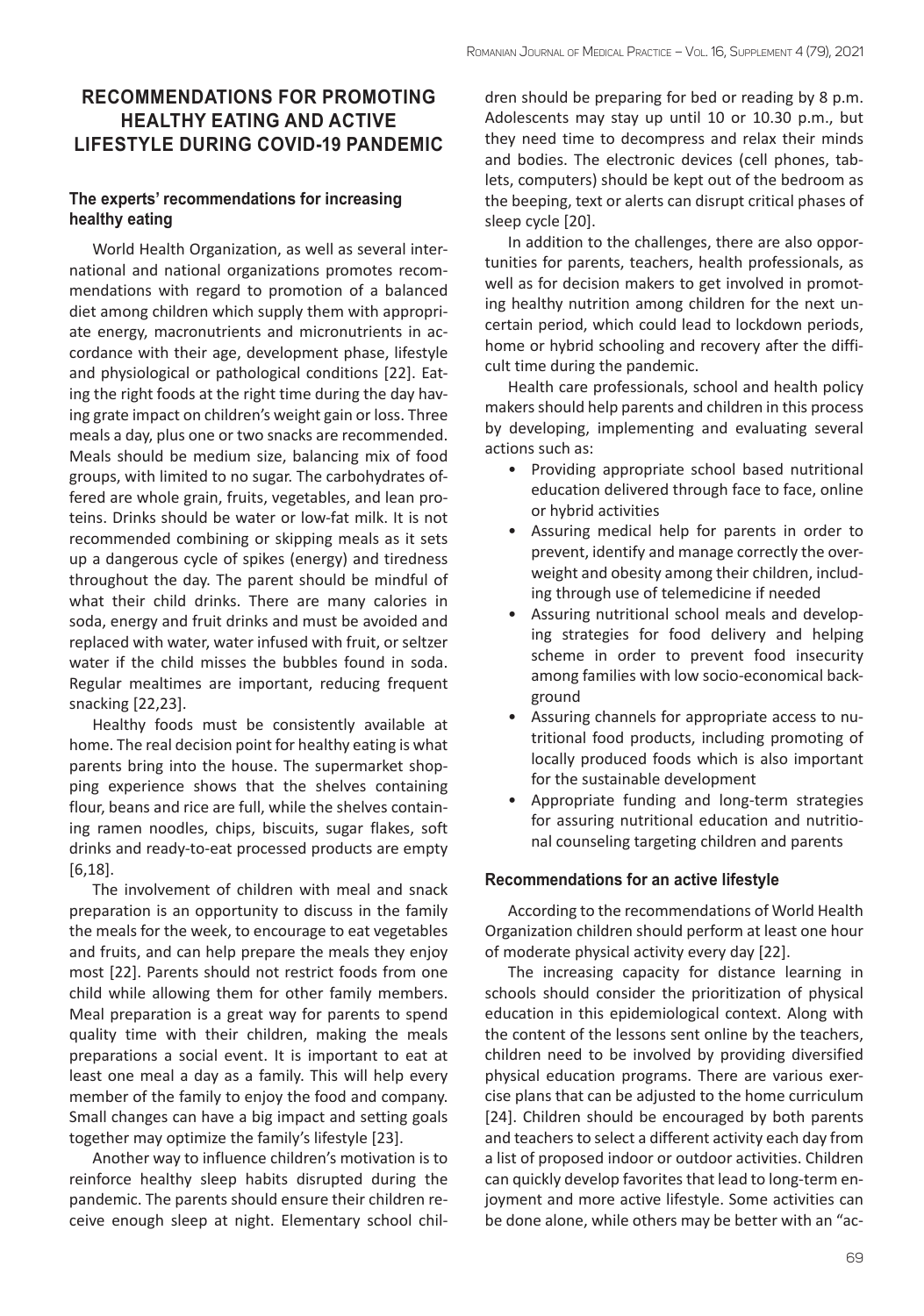tivity mate". Exercising with others creates responsibility and increases the chance of children remaining active [22].

Challenging them through competitions with family members, friends using fitness apps or active video games can further stimulate. Many researchers have recommended reducing sedentary activities, such as watching television and playing videogames, to prevent obesity among children and adolescents [25]. Some apps (applications) provide a workout plan with training (such as videos, photos, and explanatory text) and provide information about the number of sets and repetitions, and the rest time between different recommended exercises. In the last decade it has been proven that technology-based exercises, such as active video games, that require body mobility to perform are stimulating for children and can reduce screen time [26]. Video game manufacturers have created "active" video game consoles and introduced the term "exergames" to an effort to make this typically sedentary activity more physically engaging.

 The term "exergame" is frequently used in the literature, media, and is a catchy word. Exergames are the combination of exertion and video games including strength training, balance, and flexibility activities. They supply some activities such as fitness, dance, martial arts, and various sports and offer gamers sporting experiences that mimic the real game or sport, but are not better than real exercise, and should not replace physical education [26]. Exergaming is playing exergames to promote physical activity. Some physical education teachers have embraced this technology in their classes to motivate children who show a lack of interest in traditional physical education activities. However, these exergames don't provide the same skill development as traditional physical education. While parents should encourage their children to play exergames instead of sedentary video games during leisure time, expert do not recommend teachers replace traditional physical education with exergames when motor skill improvement is the primary goal of the lessons [26].

The families must be encouraged to seek advice from family doctor and child's pediatrician about their child weight concerns. They can offer weight management advice by in-person visits or through telemedicine [27]. There are currently over 300,000 health-related applications around the world that changed how patients interact with the healthcare professionals. They need to be evaluated, validated and effectively disseminated into routine clinical practice [28].

## **CONCLUSIONS**

Public health policy strategies should be geared towards promoting physical activity, and more efforts are required to develop interventions that target the highrisk groups of overweight and obese children prior the pandemic.

We conclude on the need for an increased awareness among parents and healthcare professionals about the risk of children gaining body weight related to the life changes imposed by this long-lasting COVID-19 pandemic. Parent and child-based educational interventions, reset in this epidemiological context could positively influence children's behavior to resort to eating comfort before developing resistance to change and improve the recognition and management of their nutritional status. Future research is needed to identify new educational strategies and school-based interventions for both children and parents, targeting an optimal and more active lifestyle to prevent childhood obesity.

> *Conflict of interest:* none declared *Financial support:* none declared

#### **REFERENCES**

- 1. Klein JD, Koletzko B, El-Shabrawi MH, et al. Promoting and supporting children's health and healthcare during COVID-19: International Paediatric Association Position Statement. *Arch Dis Child.* 2020; 105(7):620-4.
- 2. Dong Y, Mo X, Hu Y, et al. Epidemiology of COVID-19 among children in China. *Pediatrics*. 2020;145(6):e20200702.
- 3. Akseer N, Kandru G, Keats EC, et al. COVID-19 pandemic and mitigation strategies: implications for maternal and child health and nutrition. *Am J Clin Nutr.* 2020;112(2):251-6.
- 4. Koletzko B, Holzapfel C, Schneider U, et al. Lifestyle and Body Weight Consequences of the COVID-19 Pandemic in Children: Increasing Disparity. *Ann Nutr Metab.* 2021;77(1):1-3.
- 5. Guthold R, Stevens GA, Riley LM, et al. Global trends in insufficient physical activity among adolescents: A pooled analysis of 298 population-based surveys with 1·6 million participants. *Lancet Child Adolesc Health.* 2020;4:23-35.
- 6. Rezaeipour M. COVID-19-Related Weight Gain in School-Aged Children. *Int J Endocrinol Metab.* 2020;19(1):e110634.
- 7. Sidor A, Rzymski P. Dietary choices and habits during COVID-19 lockdown: experience from Poland. *Nutrients.* 2020;12(6):1657.
- 8. Pop Tl, Maniu D, Rajka D, et al. Prevalence of Underweight, Overweight and Obesity in School-Aged Children in the Urban Area of the Northwestern Part of Romania. *Int J Env Res Publ Health.* 2021;18(10):5176.
- 9. Brooks C, Spencer JR, Sprafkaa M, et al. Pediatric BMI changes during COVID-19 pandemic: An electronic health record-based retrospective cohort study. *EClinical Medicine* 2021;101026.